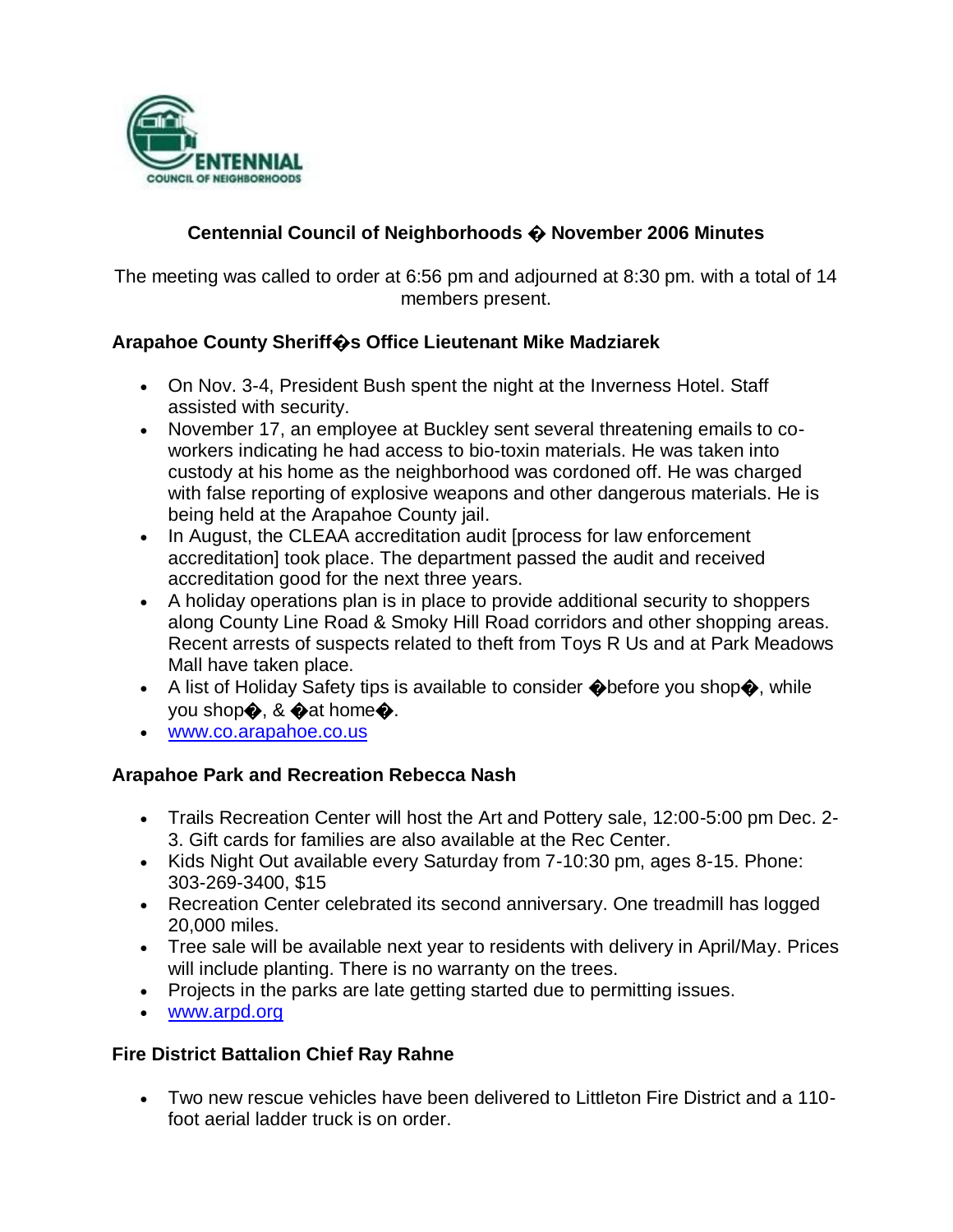- Personnel: a new recruit from the Academy has been hired. Capt. Jeff Tasker, a 14-year veteran was voted Firefighter of the Year. Rich Caudle was named Paramedic of the Year.
- A fire was caused by ashes from a smoked turkey which had been placed outdoors in a plastic bucket.
- Meth Labs continue to be a problem affecting neighborhoods and frequently children.
- A Santa Claus shop is collecting toys for the needy. Any extra toys will be shared with the Marines.
- [www.cfpd.org](http://www.cfpd.org/) [www.littletongov.org](http://www.littletongov.org/) [www.parkerfire.org](http://www.parkerfire.org/) [www.southmetro.org](http://www.southmetro.org/)

# **South Suburban Park & Recreation District Jean Flynn**

- Budget will be finalized on Dec. 13, 7:30 pm, at the Goodsen Rec Center.
- Skate with Santa & his elves on Dec. 16, at South Suburban Ice Arena (1-3:00 pm) & the Family Sports Center (1-4:00 pm). Free admission with a donation of a nonperishable food item.
- Rec and Rock, for ages 10-14, on 1<sup>st</sup> and 3<sup>rd</sup> Saturday from  $7 \oplus 11:00$  pm, Goodsen Rec Center, \$6. Rec and Rock, for ages 10-14 on 2<sup>nd</sup> and 4<sup>th</sup> Saturday from 7  $\spadesuit$  11:00 pm, Lone Tree Rec Center, \$6. Buck Blitz on 2<sup>nd</sup> Friday at Buck Recreation Center, ages 10-14, \$6.
- 5-12 year old youngsters: gymnastic opportunities at Goodsen Rec Center, Dec. 15, 6:00-9:00 pm.
- Christmas Tree recycling available at the Willow Spring Service Center, 7100 S. Holly St. and Cornerstone parking area, Belleview & Windemere, from Dec. 26  $\clubsuit$ Jan. 15. Free mulch will be available. All ornamentation must be removed. No flocked trees accepted.
- Craft Fair on Sat., Dec. 2, Goodsen Recreation Center.
- [www.sspr.org](file:///C:/WINDOWS/TEMP/FrontPageTempDir/www.sspr.org)

# **Arapahoe Library District - Chris Brogan**

- The library will pick up used books from people who are moving and willing to donate them.
- A website for kids will soon be available through the Library�s website and using the link.
- There is an opening on the Board of Trustees from Smoky Hill area. Deadline for applications is December 15.
- An automated phone notification system for services to patrons while be introduced in December.
- The Hanon American Public Library rating system analyzes libraries across US on staffing, reference services, circulation, materials etc. The Arapahoe Regional Library District came in  $5<sup>th</sup>$  across the nation in its size of 100,000-299,999 population. Denver Public Library was  $4<sup>th</sup>$  in its category.
- Public hearing for the budget will be continued to the board meeting for final adoption on December 13. The revenue picture looks good. About \$6000 in next year�s budget is due to increase in property tax revenues. The Library is funded by property tax, specific ownership tax, foundations, fines & fees. Unanticipated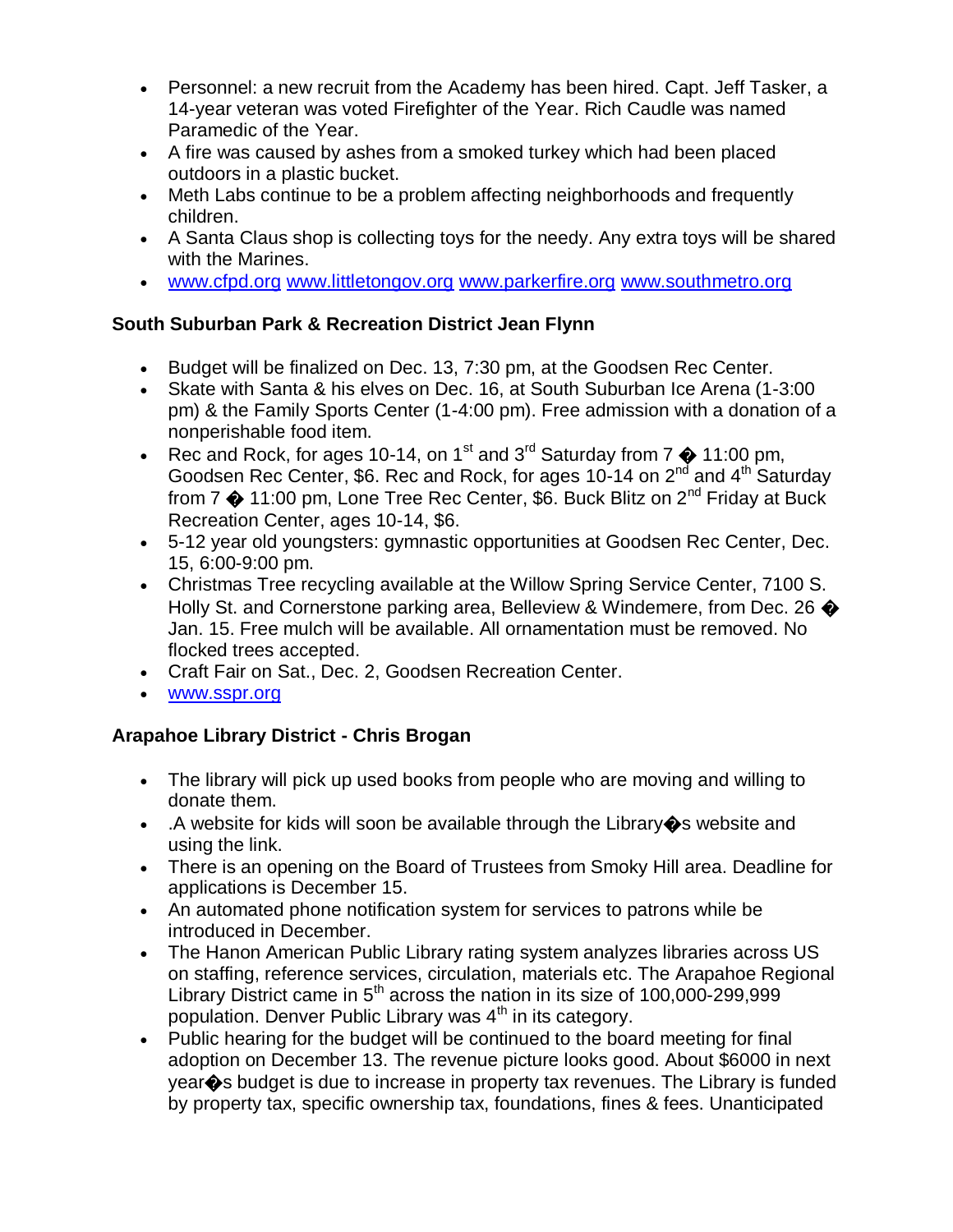revenues are applied to the capital project fund and \$800,000 is going into the capital projects fund for 2007.

- The library will have a presence at Southglenn and possibly in the Four Square Mile area.
- [www.arapahoelibraries.org](file:///C:/WINDOWS/TEMP/FrontPageTempDir/www.arapahoelibraries.org)

## **City of Centennial Cathy Noon for Nancy Reubert**

- The City Council held a Special Meeting tonight for budget discussions & will hear a briefing on the recommended land use plan for the Joint Planning Area. Formal adoption of the budget on December 11 along with the formal adoption to Urban Redevelopment Authority and Special Districts.
- The SE Light Rail line opened On November 17 with celebrations on the 18<sup>th</sup>. Approximately 10,000 people were at the Dry Creek station celebration with 70,000 riders system wide on that date.
- The next City newsletter will come out in January with information on the public transit changes. There are several new Call and Ride services in the area and 4 new bus routes on the eastern end of the City.
- The TABOR ballot measure (2A), a de-Brucing measure, was approved by voters 73% to 27% with the funds to be used for road repair, open space, and law enforcement. The exemption expires in 2013.
- Rebuilding Denver Together is a program for house repair available to low income Centennial residents. Eligibility requirements exist and applications are available at: Rebuilding Together Metro Denver, 5480 E. Evans Ave., Denver, CO 80222.
- [www.centennialcolorado.com](http://www.centennialcolorado.com/)

# **School/Community Partnership Coordinator Wendy DeBell**

- Ms. DeBell has been named the School/Community Partnership Coordinator. It is a program that interfaces with groups in the district outside of the schools to involve residents in the schools. The challenge is that 70% of stakeholders are not parents and the attempt is to build relationships and partnerships between them and the schools.
- Cherry Creek has 49,000 students, 57 schools and is growing at 1000 students/year with an enrollment increase of 40% in the last decade. Funding for schools is done by voter approval and state funding. Statistics of note: 2/3 of schools are rated high or excellent, graduation rate is 98%, 85% of graduates go on to post secondary education, 20% of students qualify for free or reduced lunches, 9% speak a second language at home, mobility rate is 19% (turnover of kids). Goals: close the achievement gap and college preparation. The Shareholders Report contains information about the district and will be mailed to district residents.
- She asked if there was interest for information about neighborhood schools for HOA newsletters. There was support for this effort. Suggestions for articles were made by those present. She addressed questions about: out of district enrollment, closed high school campuses, enrollment for athletic programs by non-district students, and the lack of comment by the district on development plans.